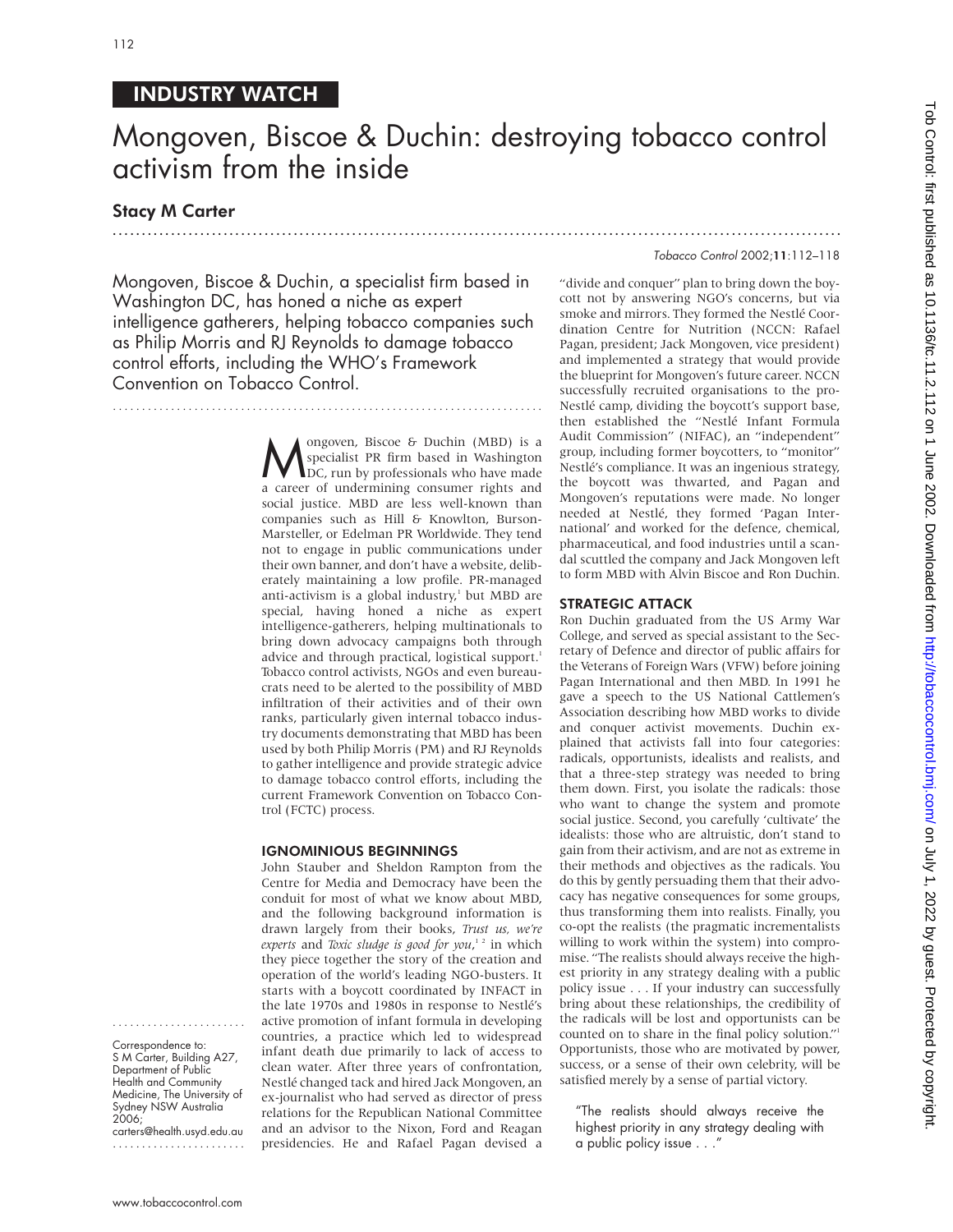MBD specialises in providing this strategy to its clients in a customised form based on "public policy intelligence" specific to their concerns. Corporations pay a large monthly retainer for the privilege: RJ Reynolds, for example, paid MBD a retainer of US\$14,000 (£10,000, Euros 16,078) per month in November and December of 1994.<sup>3</sup> MBD maintain extensive files on organisations and their leaders including personal biographies, funding sources and susceptibility to co-optation. They also produce special reports, which they sell to their corporate clients for sums upward of US\$1000 (£714, Euros 1148). They get their information by joining mailing lists, reading newsletters and other publications, and using spies (people generally claiming to be concerned citizens or freelance journalists) to gather inside information at advocacy events and from within advocacy organisations, sometimes infiltrating the organisation and gathering information over long periods.

MBD also uses mail and telephone "surveys" of activist organisations, generally framing their true objectives euphemistically. In 1995, The Wilderness Society, an Australian environmentalist group, received a letter from MBD. Attached information described MBD as a firm "committed to the concept that corporate decision makers must develop a better appreciation of the public interest movement", and described MBD's role as "assist[ing] clients in developing long-term strategies to resolve contentious public policy issues in a balanced and socially responsible matter." The letter demonstrates the international nature of MBD's efforts, stating that "increasingly, our clients have been seeking information and guidance concerning developments in Asia. To that end, MBD has set out to develop a series of 'profiles' of some of the leading non-governmental entities in Asia. We received exceptional levels of cooperation from NGOs in Europe and Latin America for previous projects, and we hope that the Asian community will be equally helpful . . . "<sup>4</sup> A long list of specific questions was attached, including "who are your principal officers and staff?"; "what is your annual budget and what are your sources of funding (foundation grants, membership donations, etc.)?"; and "what are your most recent campaigns and achievements?" The Wilderness Society was aware of MBD because of the Centre for Media and Democracy's work, and forwarded the material to PR Watch.<sup>5</sup> Despite the misleading descriptions of MBD's function in their surveys, and the assumed identities of MBD spies, MBD's representatives always claim to be "outraged" at suggestions that their information gathering amounts to espionage.<sup>12</sup>

"MBD also uses mail and telephone "surveys" of activist organisations, generally framing their true objectives euphemistically"

## MBD AND TOBACCO CONTROL

Pagan and Mongoven had loose business links with the tobacco industry as far back as the 1980s, representing NCCN on the League of United Latin American Citizens Business Council along with Peter G Sparber, Vice President of the Tobacco Institute.<sup>6</sup> By the 1990s, MBD was working directly for the industry. A 1993 list of corporate affairs expenses for Philip Morris Companies Inc includes US\$85,500 (£60,714, Euros 97,618) for the services of Jack Mongoven. The justification of the expense demonstrates the synergistic role Mongoven has played within the Philip Morris group of companies:

"Mongoven has a very unique niche. At our request, he will do investigatory work on various activist groups and flag problems, i.e. EDF [Environmental Defence], animal rights groups, etc. KGF [Kraft General Foods] uses the majority of his services. This contract ought to be split between KGF and WRO [Washington Regulatory Office]."

Robert Blumel and Ronald Duchin consult primarily for RJR. The earliest reference to Duchin is in 1986, noting that he

was an ally who presented pro-industry arguments at military commissaries under the cloak of apparent independence.<sup>8</sup> Duchin works occasionally for PM,<sup>9</sup> and there is also occasional coordination of MBD activity between RJR and  $\mathrm{PM.}^{_{10}}$ 

MBD's efforts for the tobacco industry can be divided into five main areas of focus:

- (1) environmental health issues;
- (2) monitoring or co-opting NGOs;
- (3) working against the FDA;

(4) enabling character assassination of tobacco control figures; and

(5) undermining the globalisation of tobacco control, including the Framework Convention on Tobacco Control.

## INDOOR AIR, ETS AND GENETICALLY MODIFIED ORGANISMS (GMOS)

MBD is particularly experienced in fighting environmental NGOs, with its areas of interest including endangered species, rainforest, hazardous and toxic wastes, environmental justice, drinking water, pesticides, and oil spills, just to name a few.<sup>2</sup> There is evidence from the documents that MBD has provided general expertise to the tobacco industry on environmental  $\arctivism$ , $^{11-13}$  including to "The Working Group", a crossindustry body which included General Electric, RJR Nabisco, Pfizer Inc and Dow Chemicals.<sup>14</sup> In the late 1990s, MBD intelligence was important to Philip Morris' planning to ensure that they were able to continue to use genetically modified organisms across the PM group of companies.15–19 But it was in the early to mid 1990s that MBD did most of their environmental work for the industry, on the issue of indoor air quality (IAQ). Mongoven delivered several papers to PM on aspects of IAQ.20–23 They detail the relevant agencies and processes, forecast likely legislative actions, and analyse risk management implications and potential impacts on a range of associated concerns. They also highlight his trademark framing of the public as confused and woolly-headed, his lack of sympathy for the plight of consumers, and his tendency towards a dramatic communication style. In 1991 he advised that indoor air quality was "one of the issues we see beginning to receive more attention from the activists... Much of this issue has been based on an amorphous fear of the unknown, but that will not prevent it from becoming a real factor which will have to be dealt with."<sup>20</sup> In the same year he advised PM that people professing to have multiple chemical sensitivity "think of themselves as being like the canaries that miners took below ground to provide a warning in case of dangerous levels of gas in the air. Unlike the canaries, however, these people will not just die quietly."<sup>21</sup>

In 1992, Mongoven gave PM the inside word on the Environmental Protection Agency, advising with regard to IAQ: "we believe it to be in the interests of our clients to prefer Occupational Safety & Health Administration (OSHA) regulation to EPA . . ."24 Two years later, Ron Duchin and Robert Blumel were fighting OSHA for RJR. In a 1994 report setting out status and costings for their work and requesting a budget of US\$41,500 (£29,625, Euros 47,660), they reported on their achievements in the area of indoor air quality, highlighting an "indoor air quality project" which had succeeded in "recruit[ing] veterans organisations in a campaign against onerous regulations and legislation, particularly OSHA's proposed Indoor Air Quality regulation."<sup>3</sup> MBD facilitated veterans' groups testifying before OSHA, addressed veteran's organisations, and set up a "survey centre" which gathered and dispatched information via an ever expanding mailing list, in keeping with the regular MBD strategy of creating a purpose-built third party to advocate for their client's views ("third party strategy" in PR parlance). The survey collected information on veteran's opinions and estimates of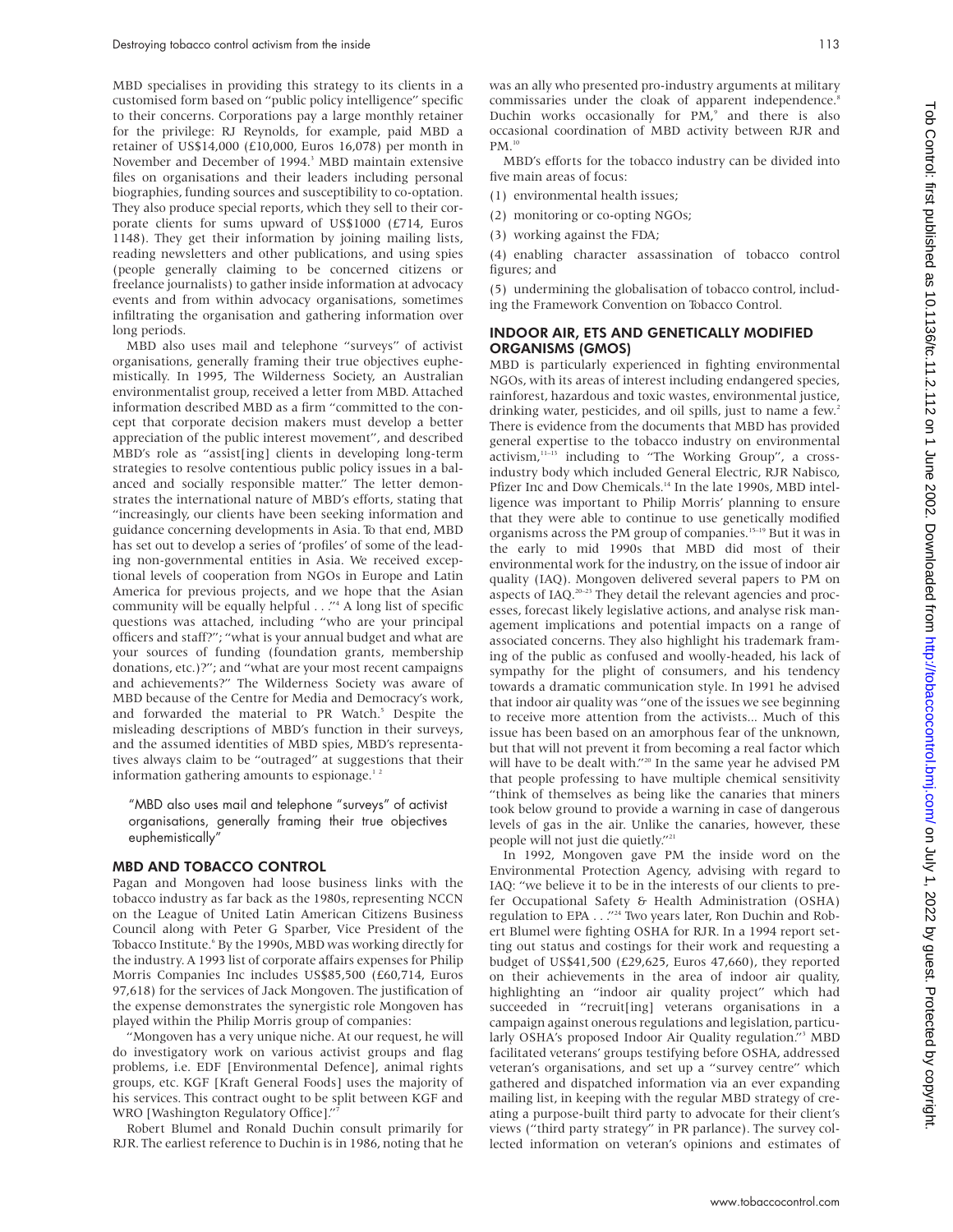compliance in veteran's clubs, which was used in testimony and was posted out to veteran's organisations. But its primary purpose was "bring[ing] the indoor air quality issues to the attention of veterans organisations' leadership without appearing to be promoting a specific industry's interest".<sup>3</sup> MBD noted that the project was "a powerful force for recruiting not only veterans organisations and individuals within those organisations, but it can be expanded to other constituencies..."3

## MONITORING AND CO-OPTING NGOs

MBD have applied their specialty, monitoring and/or co-opting NGOs, to a number of tasks for the industry. In 1994 Duchin and Blumel undertook "a crash effort to recruit and retain national and state organisations, as well as individuals, to a broad based ad hoc coalition to Get Government Off Our Back."3 Mongoven provided PM with a fairly pedestrian analysis of the 1998 meeting of Society for Research on Nicotine and Tobacco's Annual Meeting,<sup>25</sup> and in 1999 he investigated the possibility of PM obtaining liaison status at the International Standards Organisation, $26$  reinforcing existing evidence of industry's interest in influencing the ISO. $27$ More colourful is MBD's engagement with INFACT, a corporate watchdog organisation that went head to head with Mongoven during the Nestlé boycott in the 1970s and 1980s. MBD have advised both RJR and PM regarding INFACT, in ways which differed substantially in tone. In 1995 Duchin was suggesting that the joint participation of INFACT and the Interfaith Centre on Corporate Responsibilities (ICCR) in the FDA tobacco regulation issue was a significant threat that he could manage for RJR: "the involvement of both INFACT and ICCR in any activist campaign brings a unique dimension to the issue—the power of perceived church sponsorship of the activist groups. MBD has been following the two organisations and their leaders for many years. We know their styles of leadership and their philosophies they adhere to. We can be of help to RJR in monitoring and developing strategies relative to these groups and their activities."<sup>2</sup>

Less than three years later, Mongoven was slamming his old enemies to PM. His detailed report on INFACT's Hall of Shame provides details such as planned targeting of board members, the text of letters to be sent to them, and the predicted course of the campaign. Overall though, Mongoven appears to be aiming to paint INFACT as being rudderless and grasping at causes for the sake of engaging in activism, while being careful to cover his risk-management bases. "Despite INFACT's grandiose plans and threats, we do not believe that the organisation represents the threat that it once did . . . It is important to note, however, that demonstrations at corporate annual meetings are often disruptive and embarrassing to corporate management."29 These contrasting framings of INFACT raise some questions, impossible to answer from the documents, about the extent to which MBD play their clients as hard as their opponents. Mongoven and his colleagues have worked to gut causes such as the prevention of infant death in developing countries and the fight against apartheid: high moral principles are notably absent. MBD's advice on IAQ and on INFACT may have differed because of changed circumstances. Alternatively perhaps even corporations should be wary of professionals who specialise in spin.

## WORKING AGAINST THE US FOOD AND DRUG ADMINISTRATION (FDA)

RJR commissioned MBD to actively work against the FDA's attempts to regulate tobacco in 1994–95. As always with Ron Duchin, it seems, the strategy included co-optation of veteran's groups and the use of third party strategy ("develop an entity"):

"MBD has now undertaken to assist RJR with its FDA project to obtain one million plus signatures in opposition to the FDA's potential regulation of tobacco products. MBD will develop an entity and message to provide petitions to local posts and grassroots veterans organisation... additional signatures can be obtained from members of social and fraternal organisations which work closely with veterans posts."3

A fax from the senior director of RJR's Public Issues Department gives the most detail about the advice Robert Blumel was giving on the FDA process, and suggests some incredulity:

"Faxed proposed rule to Bob Blumel on Thursday and followed up with him today. Blumel feels (\$\$\$) that getting Congress to take an interest in the issue will be easier as it can be argued that the cost of the regulations will add to the deficit. He suggests a cost benefit analysis or study from one of the think tanks here in town (CEI, Heritage, CATO) to demonstrate that not only will the proposal not have any effect on children smoking, but that it will cost the taxpayers a whole lot of money. He thinks attacking the proposal from a cost arguments could be the necessary hook to pull in conservative deficit hawks on the hill. In addition, Blumel is going to the FDA on Monday to poke around and see some of his contacts to see if he can get a feel for what they think of Kessler's proposed regs. I'll be having lunch with Blumel on Monday afternoon."30

Blumel certainly appears to have been gathering information from inside both Congress and the FDA on the proposed regulatory changes. The meaning of the aside "(\$\$\$)" is unclear, but it is possible that Hyde was referring to the cost of Blumel "feeling" anything on behalf of RJR. MBD certainly didn't have an open chequebook to pursue the FDA process, as evidenced by Duchin's suggestions four months later that for a fee he could investigate the NGOs' lobbying of the FDA.<sup>28</sup>

#### CHARACTER ASSASSINATION RESEARCH

A particularly nasty specialty of MBD is preparing backgrounders on individuals who lead tobacco control efforts, presumably to enable the industry to discredit them in the eyes of the public or decision makers. PM specifically requested that MBD investigate Dr Sydney Wolfe of the Health Research Group (HRG), Cliff Douglas of the American Lung Association, and Scott Ballin of the American Heart Association in 1992. MBD sent information they already had on file and advised "If we had a day or so we could expand on this information significantly."31 As well as general career path and network information, Mongoven's somewhat desperate attempts to identify a character flaw involve an association with prominent consumer advocate Ralph Nader and a very tenuous suggestion that this may have influenced the awarding of a grant.<sup>31</sup> Far more vicious is MBD's work on Dr Gro Harlem Brundtland in relation to her appointment as Director General of the WHO. Brundtland moved tobacco control to the top of the WHO priority list on her appointment, thus posed a significant threat to the industry. In 1998 Mongoven provided intelligence both on the appointment process and Brundtland's loyalties, predicting that she was certain to be elected to the position.<sup>32</sup> Six months later, Jack Mongoven provided a memo bluntly entitled "Brundtland and Whales", which highlights the fact that Norway engaged in whaling during the period that Brundtland was Prime Minister, in opposition to the 1986 moratorium declared by the International Whaling Commission (IWC).<sup>33</sup> A folder of materials found in Matt Winokur's office labelled "WHO Planning" contained the Greenpeace publications which were attached to this memo.<sup>34</sup> Criticism of continuing whaling is readily justified, but from the mouth of Jack Mongoven, committed opponent of animal rights and environmental concerns, it is highly ironic.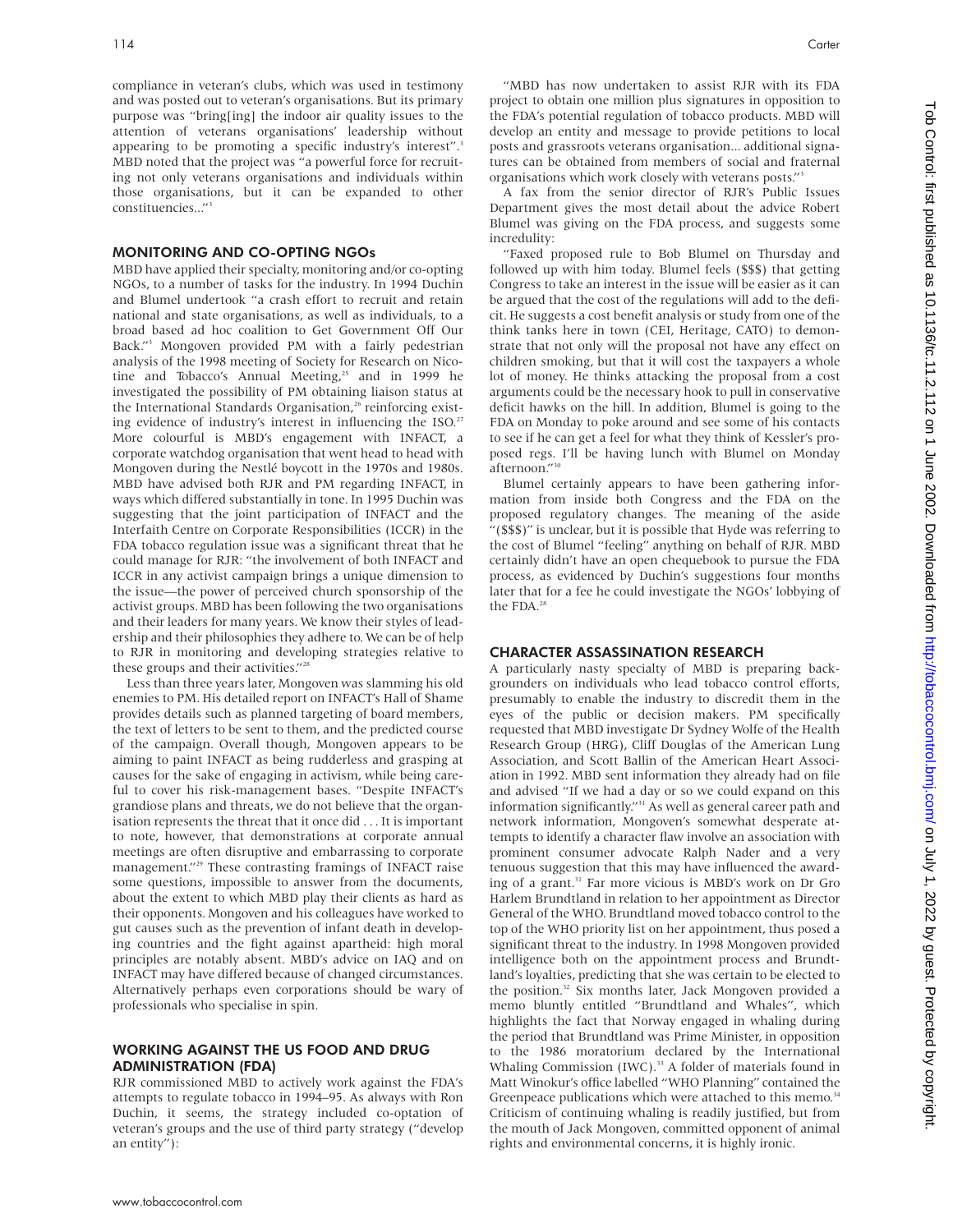#### WORKING AGAINST THE GLOBALISATION OF TOBACCO CONTROL

The final area in which MBD has worked for the industry is in undermining WHO processes, particularly the Framework Convention on Tobacco Control (FCTC). The FCTC was initiated in 1996 by the World Health Assembly (WHA), an association of 161 governments under the auspices of the WHO. It is due to be delivered by May 2003 and will provide legally binding guidelines for international governance on tobacco control. Any convention is generally associated with a set of protocols. These are detailed legal instruments on particular sub-issues (in the case of tobacco, issues such as advertising or taxation), which can be written consecutively with or following the completion of the convention itself. An ongoing tension exists in any convention process because protocols are individually ratified, separate from the convention itself. Thus a framework convention negotiation can pursue one of two paths: a weak convention which most countries will ratify plus strong protocols which may be delayed indefinitely and to which few will sign; versus a strong convention, which may be ratified by fewer countries but will provide an international standard for comprehensive global governance. The FCTC and its protocols must be accepted by the WHA before being ratified, and every member-state of the WHA has one vote. Thus every nation-state in the WHA has at least a nominally equal say in the final "yes or no" decision, although the political and fiscal reality is far more complex.

The FCTC development process started with two working groups in 2000, which set out an initial framework. It is now continuing in a series of sessions of the Intergovernmental Negotiation Body (INBs). There have been three INBs – a fourth is planned for March 2002. The secretariat for all of the formal meetings of the FCTC is the Tobacco Free Initiative (TFI), a WHO cabinet project created by Gro Harlem Brundtland at her appointment in 1998 to focus international attention, resources and action on global tobacco control. NGOs formally recognised by the WHO can observe and make formal "statements" at FCTC meetings: NGO meetings are thus scheduled to precede and coincide with FCTC meetings. Opportunities for lobbying occur at the INBs, and also at Regional Intersessional Meetings. These meetings occur within the six WHO "regions" (Africa, the Americas, Eastern Mediterranean, Europe, South-East Asia and Western Pacific) as well as within other groupings (for example, ASEAN). They are not part of the formal process, occurring at the region's discretion, but groups of nations can and increasingly do speak formally at meetings of the INB.

In July 2000, a WHO "Committee of Experts" released a report entitled *Tobacco company strategies to undermine tobacco control activities at the World Health Organisation*. <sup>35</sup> In it was detailed evidence of a wide range of deliberate ploys by big tobacco to "contain, neutralise and re-orient" WHO tobacco control activities. Based on what they had found, the committee concluded "it is likely that tobacco companies will attempt to defeat the proposed Framework Convention on Tobacco Control, or to transform the proposal into a vehicle for weakening national tobacco control initiatives. Such a campaign is likely to be sophisticated and sustained, and to use tactics similar to those described in this report."35

The expert committee was absolutely right. From 1997, MBD has been working against the FCTC process for PM, and advising PM on undermining the WHO in general (in addition to the energies directed against the Director General personally). In August of 1998 Mongoven analysed the framework convention process, including "strategic recommendations and case studies of past and on-going negotiations."<sup>36</sup><sup>37</sup> Mongoven starts by ensuring that his client is convinced of the seriousness of the situation. "Once a framework convention reaches this stage a final product is virtually inevitable", he counsels, and tobacco executives should learn from the

"Activists are aware that the existence of a framework convention allows them to gradually escalate the severity of restrictions through adoption of additional protocols never envisioned at the time of treaty ratification . . . In conventions where industry has participated from an early stage it has played an important role in shaping the framework convention and thus the protocols. The pharmaceutical industry's involvement in the Framework Convention on Biodiversity is a good example of Western industry participating in the development of what could have been a very onerous agreement but which has become an acceptable regulatory regime."<sup>37</sup>

Action is thus required to influence both the treaty and the protocols, Mongoven advises:<sup>37</sup>

"The first alternative to an onerous convention is to delay its crafting and adoption. Since the US Congress only enters this issue when the treaty must be ratified, the current administration will be responsible for US input and negotiations of the treaty. Any pressures to delay the finalisation of the convention would require the combined efforts of several individual or coalitions of countries and various NGOs..."3

Mongoven advises that the working groups are the key site of influence for NGOs, and that "the key intervention points to delay or strongly influence movements in negotiations are the biennial meetings of the WHA [World Health Assembly] where all the individual nation-states participate . . . The first target WHA would be 1999. Any strategy to deal with same would have to be in place by mid-1998."3

"Aside from delaying the adoption of a convention the company is best served by participating in the development of the agreement. It would be in the company's interest to have the treaty focus entirely on protecting children and leaving adult choice protected . . ."

"Any effort to influence the convention finally adopted will require a highly sophisticated and well coordinated central strategy . . . the corporation must have a cohesive and consistent strategy and focal point or it will be working against itself in an international tribunal . . . Compromises can be significantly influenced, but to do so requires a clear cut decision to do so, agreement on specific objectives to be sought, a comprehensive strategy to achieve those objectives and a central structure to implement the strategy worldwide."<sup>37</sup>

Mongoven worked hard for PM in the last months of 1998, but many of the reports he wrote have not been included in PM's online document collection. From covering memos we know that he completed an analysis of the creation and roles of NGOs in relation to UN processes,<sup>38 39</sup> a briefing paper on "the background and current thinking at WHO on tobacco control",<sup>40</sup> which was to be used for lobbying purposes,<sup>41</sup> and a paper analysing International Framework Convention issues.42 The memo covering the WHO paper suggests that Mongoven is making the most of UN contacts: "As you can read from our memo on the interview with Mr Uranga, $4335$ WHO is stepping on a lot of toes - perhaps something we ought to watch more closely."40

Not long afterwards, MBD were asked by PM's Matt Winokur, director of corporate affairs for PM International in Washington, to "look into" another WHO-sponsored event, an International Policy Conference on Children and Tobacco, held in Washington DC on 18 March 1999.<sup>44 45</sup> The conference aimed to devise healthy public policy, and was a relatively closed and expert affair rather than a general informationsharing opportunity.<sup>46</sup> In MBD's analysis of the media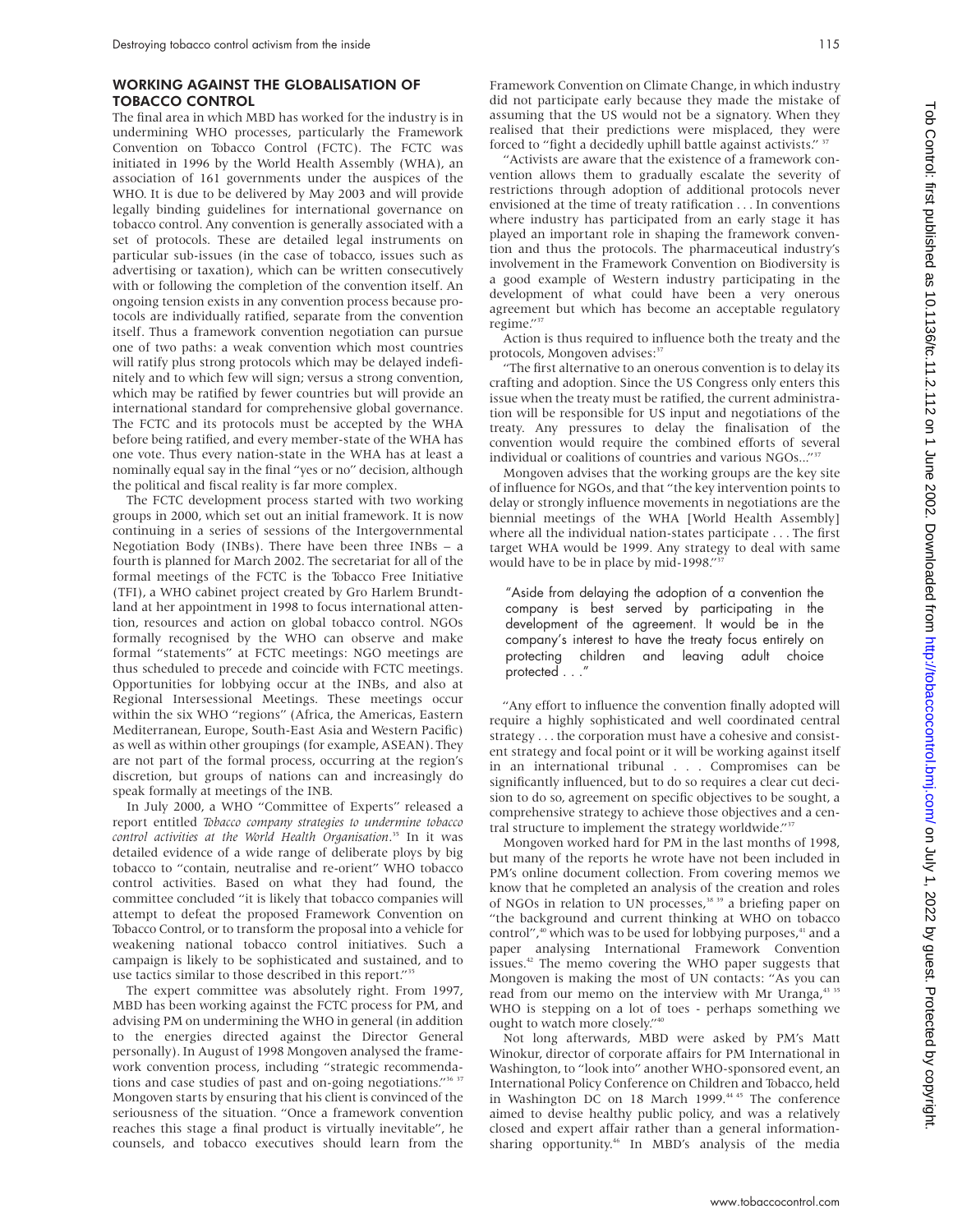announcement of the conference, $47$  Mongoven also delivers the inside word on the international framework convention, noting that he had had a private conversation with TFI staff about their plans to enlist the support of US politicians for the FCTC, and that TFI were "very encouraged by the receptivity of American policymakers to advancing the IFC".<sup>47</sup>

By April, Mongoven had moved on from general background papers to specific analyses of components of the FCTC, was starting to focus on the NGOs involved in the process, and was reporting monthly on his ongoing investigations. He reported that an NGO meeting was scheduled at WHO on 15 and 16 May to coincide with the WHA in Geneva, organised by the International Non Governmental Coalition Against Tobacco (INGCAT), at that time run by Karen Slama. "The purpose of the meeting is to mobilise important international organisations which have not taken a stand against tobacco . . . Slama has scheduled a press conference for May 14 which we will cover."<sup>48</sup>

That day Mongoven also forwarded an intelligence report on activities of the Tobacco Free Initiative.<sup>49</sup> The report lists the TFI activities in progress and the personnel involved, and details methods for selecting tobacco control activists for awards on World No Tobacco Day 1999, identifying one of the planned recipients. The TFI's activities are detailed:

"The review of the Children's Rights Convention with reference to tobacco is almost completed. The lawyer handling it is finishing his TFI contract next month, and will move on to work with UN High Commission of Refugees . . . The UNICEF Adolescent smoking survey in nine countries is about to begin and continue for two months. Apparently, some problems still have to be resolved but the launch is being planned. The survey will be handled by education authorities and tobaccocontrol NGOs in the participating countries ...GlobaLink and TFI are developing a joint web-site with help from IUAC . . . Framework convention is still in its political support-seeking stage. WHA is expected to either give it impetus or downgrade it at its upcoming meeting. It appears there is some reserve on the part of some representatives to make it as high a priority as the Director General has. Drafters of the IFC are making slow headway and have yet to come up with a concrete outline they can agree on."<sup>49</sup>

By June 1999, as the document evidence begins to thin out, there is proof that PM was following through on MBD's advice. The last two documents, from mid-1999, suggest that PM was engaging with the 1999 WHA, as suggested by Mongoven in 1997, and that they may be approaching the FCTC problem in terms of regions. Winokur emailed Anne Kush and others on 6 June regarding "draft cover for followup to regions," advising "I'll get Mongoven's transcripts sent up by disc so we can send those out as well,"<sup>50</sup> and on 18 June he distributed "revised country comments at WHA compiled by MBD".<sup>51</sup> The available documents finish at that point, but the FCTC process continues, and so does MBD's involvement. On 15 March 2000 in Washington DC, the US Centers for Disease Control and Prevention held public hearings to solicit "comments from the public" on the FCTC. Attending, but not presenting, was a Mr Matthew Vanek, listed as a "Policy Analyst", from MBD.<sup>52</sup> The fourth round of negotiations of the FCTC will be held in Geneva from 18–23 March 2002, and it seems highly likely that MBD are continuing to monitor developments and advise PM as to how to undermine the process from within.

#### **CONCLUSION**

The most worrying of all of MBD's efforts is their current engagement with the FCTC process. There is no reason to think that MBD have stopped working for PM on the issue, and it is probable that PM has a centralised coordinated strategy to undermine the FCTC as recommended. The question is

one of method – how they are approaching the problem. There are several clues from the documents:

(1) an intention to delay the FCTC

(2) an intention to focus the convention on children, framing the issue as one of "adult choice"

(3) an interest in what content is included in the convention and what is left to be dealt with in the protocols

(4) a recommendation that the "combined efforts of several individual or coalitions of countries and various NGOs' would be required

(5) a focus on the meetings of the World Health Assembly as key intervention points, suggesting an intention to co-opt the votes of individual nation-states through lobbying

(6) an interest in approaching the issue by region.

Certainly since the inauguration of President George W Bush in 2001, one of the individual nations exerting influence favourable to the industry has been the USA.<sup>53</sup> This is unsurprising in light of Mongoven's watertight Republican links and the US's status as a tobacco exporter. The USA are not the only country putting forward positions favourable to the industry: tobacco industry operatives have in fact attended FCTC negotiations as "representatives" of countries with nationalised or influential tobacco industries.<sup>54</sup> WHO's system of "regions" is also a potential weakness, because each contains at least one country which is weak on tobacco control and likely to support the interests of the industry, and it may be this potential portal which MBD were exploiting in their "followup to regions". The question of the strength of the convention, including the choice of matters to be left for the protocols, is likely to be a central consideration of INB4, and there is enormous potential for the industry, via operatives like Mongoven, to "divide and conquer" the process and its participants on this issue.

Two major questions arise regarding the potential influence of Philip Morris on the FCTC via Jack Mongoven. Firstly, how the FCTC is progressing. Although the WHO is making official papers available, the complex process is not readily comprehensible to the untrained eye, there are few concrete outcome measures against which to judge, and evaluation or criticism is left largely to the NGOs. The second question is around the sources of Jack Mongoven's intelligence. The loyalties of the participants in the FCTC process, however peripheral or central, whether non-government, government, "independent" or press, must be made transparent.

Both advocates and industry would do well to treat Mongoven, Biscoe & Duchin with caution. In Mongoven's world, public health, consumer advocacy, and "the kind of fuzzy thinking which brought us the likes of the precautionary principle"2 must bow before the might of corporate "science". Rampton and Stauber point out that MBD have created their own form of scaremongering where the industry is an "innocent giant under attack from radicals",<sup>2</sup> mobilising grand narratives of modernisation, technology and western values against the "threats" of community concern and the developing world. MBD is not the only PR organisation which gathers intelligence on advocates, and of course advocacy campaigns sometimes use the methods evidenced here: strategic thinking about the strengths and weaknesses of an opponent, using contacts to gather information, selecting the best possible mouthpiece for media coverage. The difference is the distinctly unscientific realm of morality and conscience. MBD are clearly pragmatic about reaching their "issue management" objectives and unconcerned about the impact they have on disempowered others. The challenge to tobacco control is to put procedures in place that will ensure MBD and organisations like them do not impact on local and global tobacco control policy and practice. It seems likely that at both INB4 and the 55th WHA they will be working for their corporate masters to isolate the radicals, re-educate the idealists, flatter the opportunists and co-opt the realists.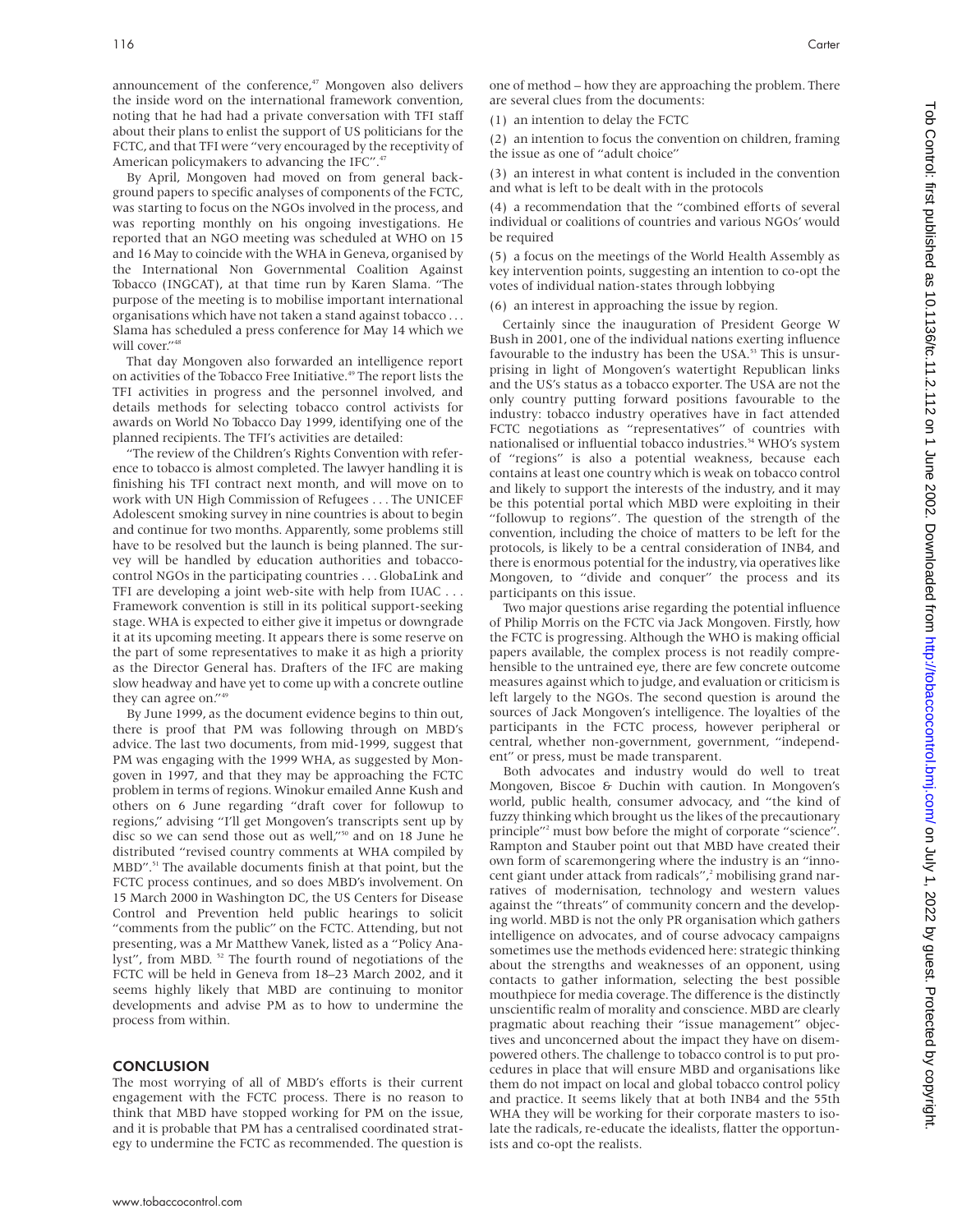#### AUTHOR'S AFTERWORD

This paper was released as an online pre-print on Monday 18 March 2002, in time for INB4. The release generated some publicity, which gained the attention of Ronald Duchin of MBD. His initial response was a retort that MBD are a "Public Policy and Issues Management" firm, not a "Public Relations" firm. Another more important correction: since writing I have learned that Jack Mongoven died of lung cancer in 2001.

Now some objections to which I will not concede so readily. Duchin has claimed that the information in the paper is "almost totally untrue", which is clearly insupportable given the extent of the documentary evidence regarding MBD's work for PM and RJ Reynolds. He also insists that MBD has not been associated with tobacco interests "for quite some time". This indignant distancing from the industry is hard to interpret: it may be bluff; it may be true if "some time" means two years; it suggests some discomfort with being publicly tarred with the tobacco brush. Regardless, the big picture is more important, and the big picture is that there are now multinationals that are more powerful than many governments. With their vast wealth, and assistance from government ratified global agreements, giant corporations of many kinds can control their operating environments. This continues to occur in part because of the influence corporations wield via specialist organisations like MBD. Unless citizens have the courage to challenge this dismal state of affairs, profits will continue to win out over health, equity and justice. **Stacy Carter**

April 2002

# ACKNOWLEDGEMENTS

Many thanks to Fiona Byrne, information management specialist for the Australasian Tobacco Document Research Team at the University of Sydney, who first brought MBD to my attention; and to Mary Assunta, a member of the Framework Convention Alliance and experienced tobacco control advocate, whose insights were vital to the development of the paper.

Tobacco Industry Document research at the University of Sydney is supported by grants from the National Health & Medical Research Council (Australia) 153857 and the National Institutes of Health (USA) 1 R01 CA87110–01A1.

#### **REFERENCES**

- 1 Stauber J, Rampton S. Toxic sludge is good for you! Lies, damn lies and the public relations industry. Monroe, Maine: Common Courage Press; 1995.
- 2 Rampton S, Stauber J. Trust us, we're experts! How industry manipulates science and gambles with your future. New York: Jeremy P. Tarcher/ Putnam; 2001.
- 3 Duchin R, Blumel R. Status report on projects and projected costs through the end of 1994 (940000). 19941027. RJ Reynolds. Access Date: 20020129. Bates No.: 512010971 -0981.URL: http://www.rjrtdocs.com/rjrtdocs/
- ImageDownloader.dms?DOC\_RANGE=512010971+-0981&PDF=true. 4 PR Watch Volume 3 No. 2. Letter and Survey from MBD to the Wilderness Society [online]. 1996 [cited Feb 4th 2002]. Available from
- internet: http://www.prwatch.org/prwissues/1996Q2/bart.html 5 Stauber J, Rampton S. Flack attack. PR Watch Vol 3 Issue 2 [online].
- 1996 [cited Jan 29 2002]. Available from internet: http:// www.prwatch.org/prwissues/1996Q2/
- 6 No author. Lulac Business Council Members. 19850500. Tobacco Institute Website. Access Date: 02022002. Bates No.: TITX0032392/2394.URL: http://www.tobaccoinstitute.com/PDF/ TITX0032392\_2394.PDF.
- 7 Corporate Affairs corporate cost review. Philip Morris Companies Inc. 19930700. Access Date: 20020129. Bates No.: 2046996735/6770.URL: http://www.pmdocs.com/PDF/ 2046996735\_6770.PDF.
- 8 William J Kloepfer Jr. Remarks to Board of Directors TI winter meeting 1986. RJ Reynolds. 19860000. Access Date: 29012002. Bates No.: 504988247 -8256.URL: http://www.rjrtdocs.com/rjrtdocs/ ImageDownloader.dms?DOC\_RANGE=504988247+-8256&PDF=true.
- 9 Duchin R. SIDS linked to particulate air pollution: forwarding an article and includes information on the authors. 19970804. Philip Morris. Access Date: 20020129. Bates No.: 2065285680.URL: http://www.pmdocs.com/PDF/2065285680.PDF.
- 10 Multinational Business Services Inc. Invoice Number MPOR-00794. Philip Morris. 19940700. Access Date: 20010129. Bates No.: 2029377048/7050.URL: http://www.pmdocs.com/PDF/ 2029377048\_7050.PDF.
- 11 Annex E. Environment policy. 19940401. Philip Morris. Access Date: 20020129. Bates No.: 2048542212/2217.URL: http:// www.pmdocs.com/PDF/2048542212\_2217.PDF.
- 12 Philip Morris technical synergy symposium on the environment **preliminary program draft agenda**. 19930200. Philip Morris. Access<br>Date: 20020129. Bates No.: 2046597255/7256.URL: http://www.pmdocs.com/PDF/2046597255\_7256.PDF.
- 13 **Grant K**. An analysis of key U.S. organizations involved in<br>environmental issues. Philip Morris. 19910104. Access Date:<br>20010129. Bates No.: 2047375315.URL: URL: http://<br>www.pmdocs.com/PDF/2047375315.PDF.
- 14 Campanella C. The Working Group: minutes of meeting. 19910123. RJ Reynolds. Access Date: 20020129. Bates No.: 507637790 -7791.URL: URL: http://www.rjrtdocs.com/rjrtdocs/ ImageDownloader.dms?DOC\_RANGE=507637790+-7791&PDF=true.
- 15 Biotech issue team meeting Wednesday, 980617 9:00 am 11: 00<br>am agenda. 19980617. Philip Morris. Access Date: 20020129. Bates No.: 2065355813.URL: http://www.pmdocs.com/PDF/ 2065355813.PDF.
- 16 Goodheart J. Final: Follow Up Items / GMO Issue Team. 19980619. Philip Morris. Access Date: 20020129. Bates No.: 2065355812.URL: http://www.pmdocs.com/PDF/2065355812.PDF.
- 17 Biotech issue team meeting Friday, 980626 10:00–12 noon NY time. 19980626. Philip Morris. Access Date: 20020129. Bates No.:
- 2065355810.URL: http://www.pmdocs.com/PDF/2065355810.PDF. 18 Mongoven J. Activists demand famine relief be GMO free. 19980224. Philip Morris. Access Date: 20020129. Bates No.: 2065356010/ 6011.URL: http://www.pmdocs.com/PDF/2065356010\_6011.PDF.
- 19 Modern biotechnology strategy / issue outline Philip Morris<br>Management Corp. 19970409. Philip Morris. Access Date:<br>20020129. Bates No.: 2060571679/1697.URL: http://<br>www.pmdocs.com/PDF/2060571679\_1697.PDF.<br>20 Mongoven J.
- www.pmdocs.com/PDF/2024719340.PDF.
- 21 Mongoven J. Issue analysis: indoor air pollution status as of 911209. 19911209. Philip Morris. Access Date: 20020129. Bates No.: 2024719341/9375.URL: http://www.pmdocs.com/PDF/ 2024719341\_9375.PDF.
- 22 Mongoven J. Multiple chemical sensitivity as an emerging issue. 19931100. Philip Morris. Access Date: 20020129. Bates No.: 2024138892/8959.URL: http://www.pmdocs.com/PDF/ 2024138892\_8959.PDF.
- 23 Mongoven J. Indoor air pollution who will regulate. 19920217. Philip Morris. Access Date: 20020129. Bates No.: 2022874295/4297.URL:<br>http://www.pmdocs.com/PDF/20222874295\_4297.PDF.<br>24 Mongoven J. Indoor air. 19920221. Philip Morris. Access Date:
- 20020129. Bates No.: 2022874294.URL: http://www.pmdocs.com/ PDF/2022874294.PDF.
- 25 Mongoven J. SNRT annual meeting. 19980610. Philip Morris. Access Date: 20020129. Bates No.: 2063123724/3727.URL: http://www.pmdocs.com/PDF/2063123724\_3727.PDF.
- 26 Mongoven J. Liason status at ISO. 19990609. Philip Morris. Access Date: 20020129. Bates No.: 2065285821.URL: http:// www.pmdocs.com/PDF/2065285821.PDF.
- 27 Bialous S, Yach D. Whose standard is it, anyway? How the tobacco industry determines the International Organisation for Standardization (ISO) standards for tobacco and tobacco products. Tobacco Control
- 2001;10:96–104. 28 Duchin R. Coalition pushes FDA on Tobacco. 19951107. RJ Reynolds. Access Date: 20020129. Bates No.: 515246495 -6498.URL: http://www.rjrtdocs.com/rjrtdocs/
- ImageDownloader.dms?DOC\_RANGE=515246495+-6498&PDF=true. 29 Mongoven J. INFACT's new campaigns against Philip Morris. 19980317. Philip Morris. Access Date: 20020129. Bates No.:
- 2062197161/7163.URL: http://www.pmdocs.com/PDF/
- 2062197161\_7163.PDF. 30 Hyde T. FDA activities update. 19950814. Philip Morris. Access Date: 20020129. Bates No.: 513968767 -8775.URL: http:// www.rjrtdocs.com/rjrtdocs/
- ImageDownloader.dms?DOC\_RANGE=513968767+-8775&PDF=true. 31 Mongoven J. Wolfe, Ballin and Douglas. 19920218. Philip Morris. Access Date: 20020129. Bates No.: 2026168806/8807.URL: http://www.pmdocs.com/PDF/2026168806\_8807.PDF.
- 32 Mongoven J. Brundtland wins Director General nomination at WHO. 19980127. Philip Morris. Access Date: 20020129. Bates No.:
- 2065285196.URL: http://www.pmdocs.com/PDF/2065285196.PDF. 33 Mongoven J. Brundtland and Whales. 19980724. Philip Morris. Access Date: 20020129. Bates No.: 2065284694.URL: http:// www.pmdocs.com/PDF/2065284694.PDF.
- 34 WHO Planning folder from Matthew Winokur's office. 1998. Philip Morris. Access Date: 20020129. Bates No.: Master ID 2065284694/4704.URL: http://www.pmdocs.com/cgi-bin/ rsasearch.asp.
- 35 Committee of Experts on Tobacco Industry Documents. Tobacco company strategies to undermine tobacco control activities at the World Health Organization. Geneva: World Health Organisation, July 2000.
- 36 Mongoven J. Memo to Matt Winokur enclosing analysis of the FCTC process. 19970808. Philip Morris. Access Date: 20020129. Bates No.: 2065285679.URL: http://www.pmdocs.com/PDF/2065285679.PDF.